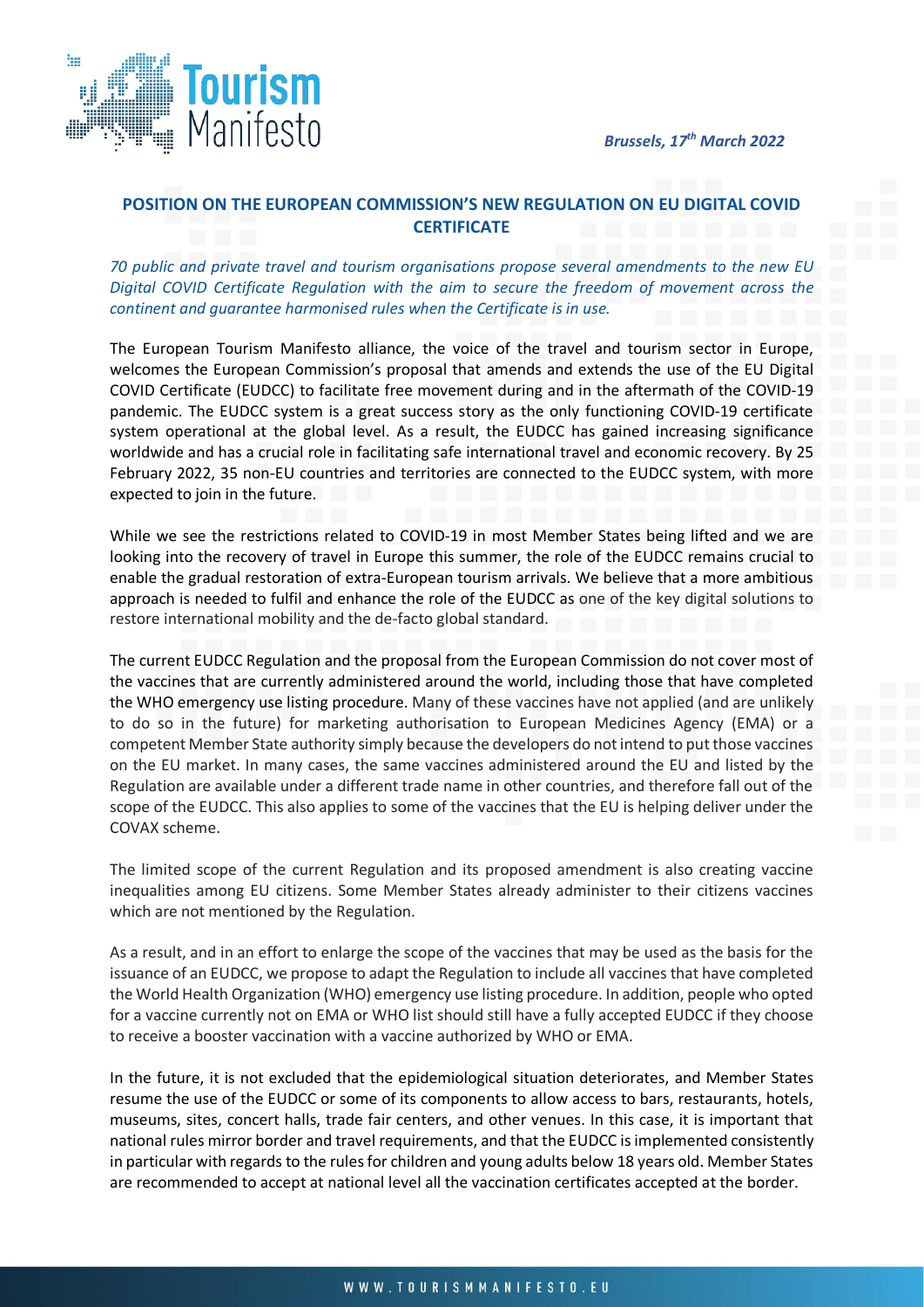

This would further support the recovery of the EU tourism sector and offer certainty for non-EU travellers.

Lastly, the verification of EUDCC shall not be used as a reason to impose additional restrictions to the freedom of movement such as the temporary reintroduction of controls at internal borders. Its use should be discontinued as soon as there is clear indication that the virus has reached a manageable level of transmission that does not result in severe impact on public health.

The full list of amendments proposed by the alliance can be read in the table below.

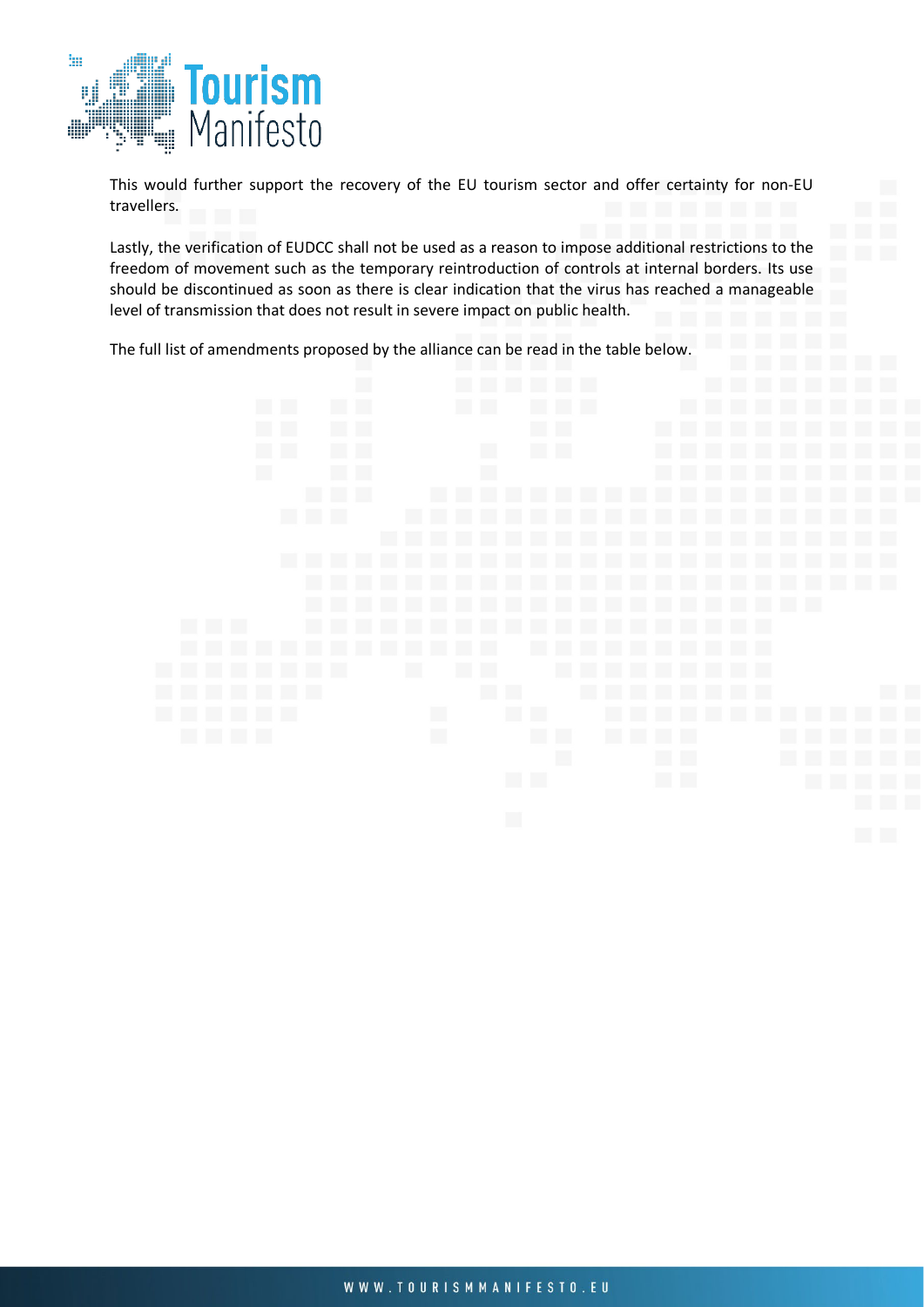## *PROPOSED AMENDMENTS TO NEW EUDCC REGULATION*

## [https://ec.europa.eu/info/sites/default/files/regulation\\_amending\\_regulation\\_eu\\_2021\\_-\\_953.pdf](https://ec.europa.eu/info/sites/default/files/regulation_amending_regulation_eu_2021_-_953.pdf)

| Text in the Regulation / Proposal                                                                                                                                                                                                                                                                                                                                                                                                                                                                                                                                                                                                                                                                                                                                                                                                                                                                                                                                                                                                                                                                                                                                                                                                                                                                                                                                                                                                                                                                                                                                                                                                                                                                                                            | Proposed amendment by travel & tourism<br>stakeholders                                                                                                                                                                                                                                                                                                                                                                                                                                                                                                                                                                                                                                                                                                                                                                                                                                                                                                                                                                                                                                                                                                                                                                                                                                                                                                                                                                                                                                                                                                                                                                                                                                                                                                                                                                                                  | Justification for the<br>amendment                                                                                                                         |
|----------------------------------------------------------------------------------------------------------------------------------------------------------------------------------------------------------------------------------------------------------------------------------------------------------------------------------------------------------------------------------------------------------------------------------------------------------------------------------------------------------------------------------------------------------------------------------------------------------------------------------------------------------------------------------------------------------------------------------------------------------------------------------------------------------------------------------------------------------------------------------------------------------------------------------------------------------------------------------------------------------------------------------------------------------------------------------------------------------------------------------------------------------------------------------------------------------------------------------------------------------------------------------------------------------------------------------------------------------------------------------------------------------------------------------------------------------------------------------------------------------------------------------------------------------------------------------------------------------------------------------------------------------------------------------------------------------------------------------------------|---------------------------------------------------------------------------------------------------------------------------------------------------------------------------------------------------------------------------------------------------------------------------------------------------------------------------------------------------------------------------------------------------------------------------------------------------------------------------------------------------------------------------------------------------------------------------------------------------------------------------------------------------------------------------------------------------------------------------------------------------------------------------------------------------------------------------------------------------------------------------------------------------------------------------------------------------------------------------------------------------------------------------------------------------------------------------------------------------------------------------------------------------------------------------------------------------------------------------------------------------------------------------------------------------------------------------------------------------------------------------------------------------------------------------------------------------------------------------------------------------------------------------------------------------------------------------------------------------------------------------------------------------------------------------------------------------------------------------------------------------------------------------------------------------------------------------------------------------------|------------------------------------------------------------------------------------------------------------------------------------------------------------|
|                                                                                                                                                                                                                                                                                                                                                                                                                                                                                                                                                                                                                                                                                                                                                                                                                                                                                                                                                                                                                                                                                                                                                                                                                                                                                                                                                                                                                                                                                                                                                                                                                                                                                                                                              | Proposed amendment                                                                                                                                                                                                                                                                                                                                                                                                                                                                                                                                                                                                                                                                                                                                                                                                                                                                                                                                                                                                                                                                                                                                                                                                                                                                                                                                                                                                                                                                                                                                                                                                                                                                                                                                                                                                                                      | The EUDCC is only to be                                                                                                                                    |
|                                                                                                                                                                                                                                                                                                                                                                                                                                                                                                                                                                                                                                                                                                                                                                                                                                                                                                                                                                                                                                                                                                                                                                                                                                                                                                                                                                                                                                                                                                                                                                                                                                                                                                                                              |                                                                                                                                                                                                                                                                                                                                                                                                                                                                                                                                                                                                                                                                                                                                                                                                                                                                                                                                                                                                                                                                                                                                                                                                                                                                                                                                                                                                                                                                                                                                                                                                                                                                                                                                                                                                                                                         | used when and if the                                                                                                                                       |
| Recitals                                                                                                                                                                                                                                                                                                                                                                                                                                                                                                                                                                                                                                                                                                                                                                                                                                                                                                                                                                                                                                                                                                                                                                                                                                                                                                                                                                                                                                                                                                                                                                                                                                                                                                                                     | Recitals                                                                                                                                                                                                                                                                                                                                                                                                                                                                                                                                                                                                                                                                                                                                                                                                                                                                                                                                                                                                                                                                                                                                                                                                                                                                                                                                                                                                                                                                                                                                                                                                                                                                                                                                                                                                                                                | Member States want to                                                                                                                                      |
|                                                                                                                                                                                                                                                                                                                                                                                                                                                                                                                                                                                                                                                                                                                                                                                                                                                                                                                                                                                                                                                                                                                                                                                                                                                                                                                                                                                                                                                                                                                                                                                                                                                                                                                                              |                                                                                                                                                                                                                                                                                                                                                                                                                                                                                                                                                                                                                                                                                                                                                                                                                                                                                                                                                                                                                                                                                                                                                                                                                                                                                                                                                                                                                                                                                                                                                                                                                                                                                                                                                                                                                                                         |                                                                                                                                                            |
| (8) As a result, it cannot be excluded that<br>Member States continue to require Union<br>citizens exercising their right to free<br>movement to present proof of COVID-19<br>vaccination, test or recovery beyond 30 June<br>2022, the date when Regulation (EU)<br>2021/953 is set to expire. It is thus<br>important to avoid that, in the event that<br>certain restrictions to free movement based<br>on public health are still in place after 30<br>June 2022, Union citizens and their family<br>members are deprived of the possibility to<br>make use of their EU Digital COVID<br>Certificates, which are an effective, secure<br>and privacy-preserving way of proving one's<br>COVID-19 status. At the same time, given<br>that any restrictions to the free movement<br>of persons within the Union put in place to<br>limit the spread of SARS-CoV-2, including the<br>requirement to present EU Digital COVID<br>Certificates, should be lifted as soon as the<br>epidemiological situation allows, the<br>extension of the application of Regulation<br>(EU) 2021/953 should be limited to 12<br>months. In addition, the extension of that<br>Regulation should not be understood as<br>requiring Member States, in particular those<br>that lift domestic public health measures, to<br>maintain or impose free movement<br>restrictions. The power to adopt acts in<br>accordance with Article 290 of the Treaty on<br>the Functioning of the European Union<br>delegated to the Commission pursuant to<br>Regulation (EU) 2021/953 should be equally<br>extended. It is necessary to ensure that the<br>EU Digital COVID Certificate system can<br>adapt to scientific progress in containing the<br>COVID-19 pandemic. | (8) As a result, it cannot be excluded that<br>Member States continue to require Union<br>citizens exercising their right to free<br>movement to present proof of COVID-19<br>vaccination, test or recovery beyond 30 June<br>2022, the date when Regulation (EU)<br>2021/953 is set to expire. It is thus important<br>to avoid that, in the event that certain<br>restrictions to free movement based on public<br>health are still in place after 30 June 2022,<br>Union citizens and their family members are<br>deprived of the possibility to make use of their<br>EU Digital COVID Certificates, which are an<br>effective, secure and privacy-preserving way<br>of proving one's COVID-19 status. At the same<br>time, given that any restrictions to the free<br>movement of persons within the Union put in<br>place to limit the spread of SARS-CoV-2,<br>including the requirement to present EU<br>Digital COVID Certificates, should be lifted as<br>soon as the epidemiological situation allows,<br>the extension of the application of Regulation<br>(EU) 2021/953 should be limited to 12<br>months. In addition, the extension of that<br>Regulation should not be understood as<br>requiring Member States, in particular those<br>that lift domestic public health measures, to<br>maintain or impose free movement<br>restrictions. In addition, any need for<br>verification of certificates established by<br>Regulation (EU) 2021/953 should not be<br>considered to justify the temporary<br>reintroduction of controls at internal borders.<br>The power to adopt acts in accordance with<br>Article 290 of the Treaty on the Functioning of<br>the European Union delegated to the<br>Commission pursuant to Regulation (EU)<br>2021/953 should be equally extended. It is<br>necessary to ensure that the EU Digital COVID | impose travel<br>restrictions and cannot<br>be used as an excuse<br>for adopting the<br>temporary<br>reintroduction of<br>controls at internal<br>borders. |
|                                                                                                                                                                                                                                                                                                                                                                                                                                                                                                                                                                                                                                                                                                                                                                                                                                                                                                                                                                                                                                                                                                                                                                                                                                                                                                                                                                                                                                                                                                                                                                                                                                                                                                                                              | Certificate system can adapt to scientific                                                                                                                                                                                                                                                                                                                                                                                                                                                                                                                                                                                                                                                                                                                                                                                                                                                                                                                                                                                                                                                                                                                                                                                                                                                                                                                                                                                                                                                                                                                                                                                                                                                                                                                                                                                                              |                                                                                                                                                            |
|                                                                                                                                                                                                                                                                                                                                                                                                                                                                                                                                                                                                                                                                                                                                                                                                                                                                                                                                                                                                                                                                                                                                                                                                                                                                                                                                                                                                                                                                                                                                                                                                                                                                                                                                              | progress in containing the COVID-19                                                                                                                                                                                                                                                                                                                                                                                                                                                                                                                                                                                                                                                                                                                                                                                                                                                                                                                                                                                                                                                                                                                                                                                                                                                                                                                                                                                                                                                                                                                                                                                                                                                                                                                                                                                                                     |                                                                                                                                                            |
|                                                                                                                                                                                                                                                                                                                                                                                                                                                                                                                                                                                                                                                                                                                                                                                                                                                                                                                                                                                                                                                                                                                                                                                                                                                                                                                                                                                                                                                                                                                                                                                                                                                                                                                                              | pandemic.                                                                                                                                                                                                                                                                                                                                                                                                                                                                                                                                                                                                                                                                                                                                                                                                                                                                                                                                                                                                                                                                                                                                                                                                                                                                                                                                                                                                                                                                                                                                                                                                                                                                                                                                                                                                                                               |                                                                                                                                                            |
|                                                                                                                                                                                                                                                                                                                                                                                                                                                                                                                                                                                                                                                                                                                                                                                                                                                                                                                                                                                                                                                                                                                                                                                                                                                                                                                                                                                                                                                                                                                                                                                                                                                                                                                                              | New recital                                                                                                                                                                                                                                                                                                                                                                                                                                                                                                                                                                                                                                                                                                                                                                                                                                                                                                                                                                                                                                                                                                                                                                                                                                                                                                                                                                                                                                                                                                                                                                                                                                                                                                                                                                                                                                             |                                                                                                                                                            |
|                                                                                                                                                                                                                                                                                                                                                                                                                                                                                                                                                                                                                                                                                                                                                                                                                                                                                                                                                                                                                                                                                                                                                                                                                                                                                                                                                                                                                                                                                                                                                                                                                                                                                                                                              |                                                                                                                                                                                                                                                                                                                                                                                                                                                                                                                                                                                                                                                                                                                                                                                                                                                                                                                                                                                                                                                                                                                                                                                                                                                                                                                                                                                                                                                                                                                                                                                                                                                                                                                                                                                                                                                         | The EUDCC will most                                                                                                                                        |

WWW.TOURISMMANIFESTO.EU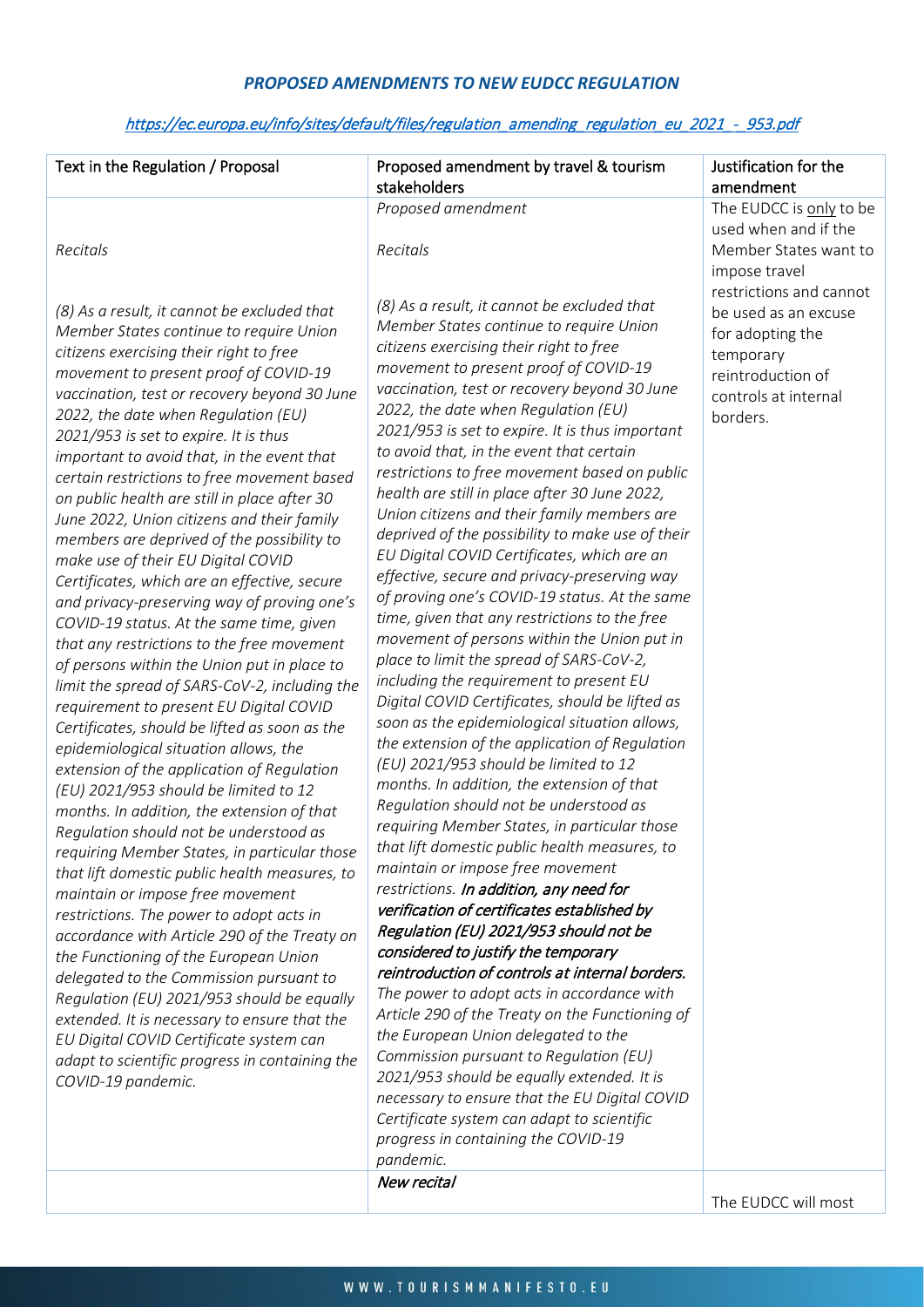(9 - new) The EU Digital COVID Certificate (EUDCC) system has proven to be the only functioning COVID-19 certificate system operational at the international level on a large scale. As a result, EUDCC has gained increasing global significance and contributed to addressing the pandemic at the international level, by facilitating safe international travel and economic recovery. By 25 February 2022, 35 non-EU countries and territories are connected to the EUDCC system, with more expected to join in the future.

Regulation (EU) 2021/953 only obliges Member States to accept the EU Digital COVID Certificates issued for vaccines that have been granted a marketing authorisation by the European Medicines Agency. Regulation (EU) 2021/953 does not, therefore, include most of the vaccines that are currently administered around the world, including those that have completed the WHO emergency use listing procedure.

This undermines the role of the EUDCC system as one of the key digital solutions to restore international mobility and the de-facto global standard. Many of the vaccines that have completed the WHO emergency use listing procedure have not applied (and are unlikely to do so in the future) for marketing authorisation to EMA or a competent Member State authority simply because the developers do not intend to put those vaccines on the EU market. In many cases, the same vaccines administered around the EU and listed by Regulation (EU) 2021/953 are available under a different trade name in other countries, and therefore fall out of the scope of Regulation (EU) 2021/953. This also applies to some of the vaccines that the EU is helping deliver under the COVAX scheme.

The limited scope of Regulation (EU) 2021/953 is also creating vaccine inequalities among EU citizens. Some Member States already administer to their citizens vaccines which are not mentioned by Regulation (EU) 2021/953. The EU Digital COVID Certificate of these EU citizens has limited or no value in other Member States.

As a result, and in an effort to enlarge the scope of the vaccines that may be used as the basis for the issuance of an EU Digital COVID

probably remain essentially a tool for travellers from outside Europe, as we hope to see all restrictions on intra-European travel lifted before the summer.

Moreover, the EUDCC is now the de-facto global standard for COVID-19 vaccination certificate, and we should help it retain this position. But this also means we have to make sure it works for travellers outside Europe.

Limiting the vaccines accepted to the EMA approved list is counterproductive in this regard - these vaccines are not available everywhere. Even if available, sometimes they are administered under a different name, and the pharmaceutical companies that produce them have no interest or intention to apply for EMA authorisation as the EU has already concluded its vaccine deal. Even vaccines whose production is funded by the EU are out of the scope of the Regulation. Importantly, we have around 2 million Hungarian people that currently cannot use their EUDCC when travelling to the other Member States. This is unfair to them and also creates vaccine inequalities between the EU citizens.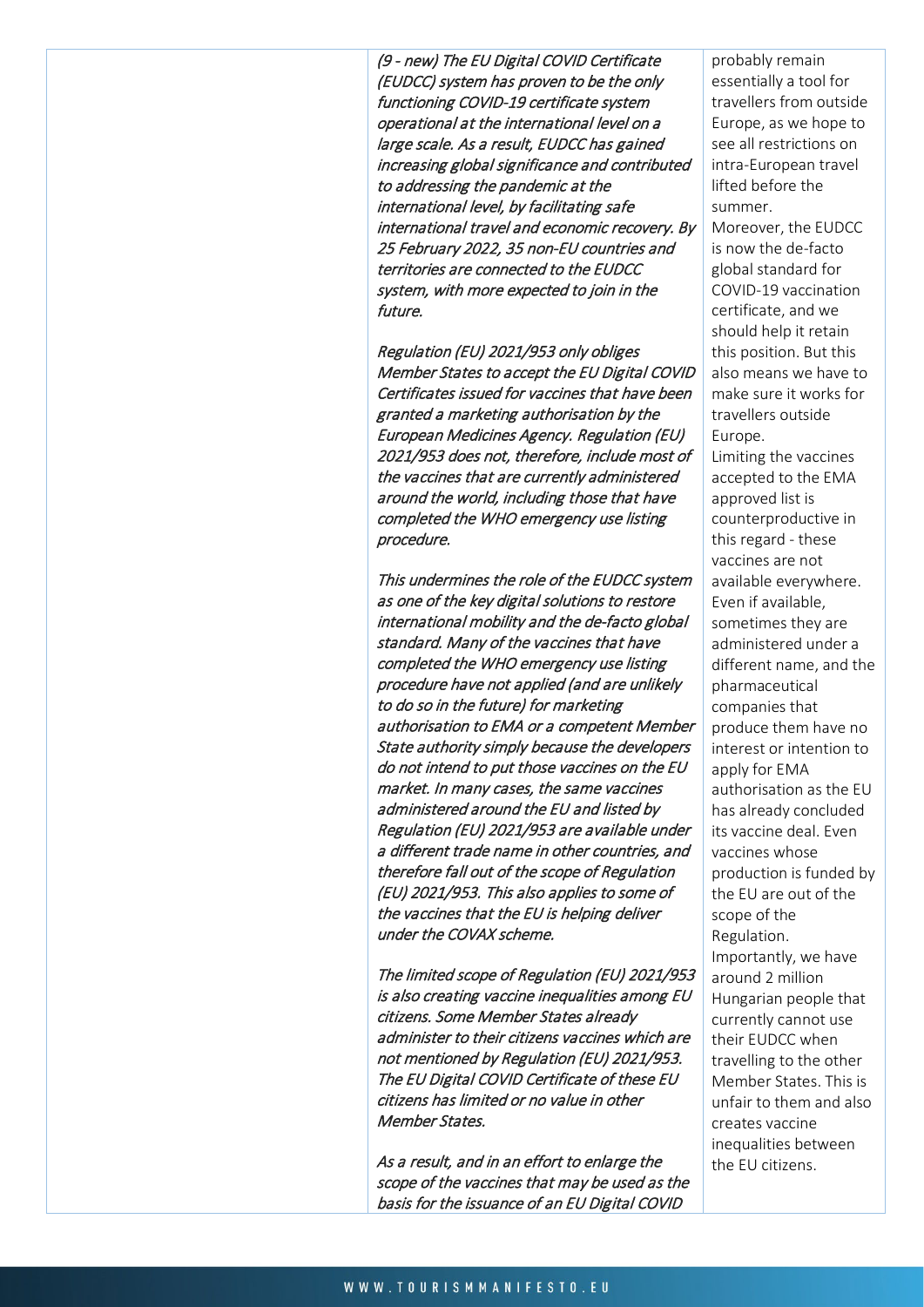|                                                                                                                                                                                                                                                                                                                                                                                                                                                                                                                                                                                                                                                                                                                                                                                                                                               | Certificate, the definition for vaccine should be<br>adapted to include all vaccines that have<br>completed the WHO emergency use listing<br>procedure.                                                                                                                                                                                                                                                                                                                                                                                                                                                                                                                                                                                                                                                                                                                                                           |                                                                                                                                                                                                                                                                                                                                                                                    |
|-----------------------------------------------------------------------------------------------------------------------------------------------------------------------------------------------------------------------------------------------------------------------------------------------------------------------------------------------------------------------------------------------------------------------------------------------------------------------------------------------------------------------------------------------------------------------------------------------------------------------------------------------------------------------------------------------------------------------------------------------------------------------------------------------------------------------------------------------|-------------------------------------------------------------------------------------------------------------------------------------------------------------------------------------------------------------------------------------------------------------------------------------------------------------------------------------------------------------------------------------------------------------------------------------------------------------------------------------------------------------------------------------------------------------------------------------------------------------------------------------------------------------------------------------------------------------------------------------------------------------------------------------------------------------------------------------------------------------------------------------------------------------------|------------------------------------------------------------------------------------------------------------------------------------------------------------------------------------------------------------------------------------------------------------------------------------------------------------------------------------------------------------------------------------|
|                                                                                                                                                                                                                                                                                                                                                                                                                                                                                                                                                                                                                                                                                                                                                                                                                                               | New recital<br>(13 - new) Considering that many Member<br>States are using the EU Digital COVID<br>Certificate, or some of its components to allow<br>access to bars, restaurants, hotels, concert<br>halls and other venues, it is important that<br>national rules mirror border requirements.<br>This would further support the recovery of the<br>EU tourism sector and offer certainty for non-<br>EU travelers.<br>Therefore, without prejudice to Member<br>States' competence to impose national<br>restrictions on grounds of public health,<br>Member States are recommended to accept at<br>national level all the vaccination certificates<br>accepted at the border.                                                                                                                                                                                                                                 | The validity of national<br>health certificates shall<br>be the same as the EU<br>Digital COVID<br>Certificate. If this is not<br>the case, travellers<br>might be able to enter<br>a certain country and<br>after not be allowed to<br>access restaurants,<br>bars, hotels, events (in<br>case the national<br>validity of the health<br>pass is lower than the<br>European one). |
|                                                                                                                                                                                                                                                                                                                                                                                                                                                                                                                                                                                                                                                                                                                                                                                                                                               | New recital<br>(14 - new) Considering that the EU Digital<br>COVID Certificate is the basis for safe free<br>movement and EU level coordination, it is<br>important that it is implemented in a consistent<br>manner in particular with regards to the rules<br>regarding children and young adults below 18<br>years old.                                                                                                                                                                                                                                                                                                                                                                                                                                                                                                                                                                                        | We need clarifications,<br>especially for families<br>travelling with children.<br>There are also<br>differences in national<br>policies regarding the<br>administration of<br>booster shots.                                                                                                                                                                                      |
| Article 1<br>Regulation (EU) 2021/953 is amended as<br>follows:<br>(3) Article 5 is amended as follows:<br>(a) in paragraph 2, point (b) is replaced by<br>the following: 11 Reference to be added. EN<br>15 EN "(b) information about the COVID-19<br>vaccine and the number of doses<br>administered to the holder, regardless of the<br>Member State in which they have been<br>administered;";<br>(b) in paragraph 5, the following<br>subparagraph is added: "Member States<br>may also issue vaccination certificates<br>referred to in point (a) of Article 3(1) to<br>persons participating in clinical trials that<br>concern a COVID-19 vaccine and that have<br>been approved by Member States' ethical<br>committees and competent authorities,<br>regardless whether they have been<br>administered the vaccine candidate or the | Proposed amendment<br>Article 1<br>Regulation (EU) 2021/953 is amended as<br>follows:<br>(3) Article 5 is amended as follows:<br>(a) in paragraph 2, point (b) is replaced by the<br>following: 11 Reference to be added. EN 15 EN<br>"(b) information about the COVID-19 vaccine<br>and the number of doses administered to the<br>holder, regardless of the Member State in<br>which they have been administered;";<br>(b) in paragraph 5, the following<br>subparagraph is added: "Member States may<br>also issue vaccination certificates referred to<br>in point (a) of Article $3(1)$ to persons<br>participating in clinical trials that concern a<br>COVID-19 vaccine and that have been<br>approved by Member States' ethical<br>committees and competent authorities,<br>regardless whether they have been<br>administered the vaccine candidate or the<br>dose administered to the control group. The |                                                                                                                                                                                                                                                                                                                                                                                    |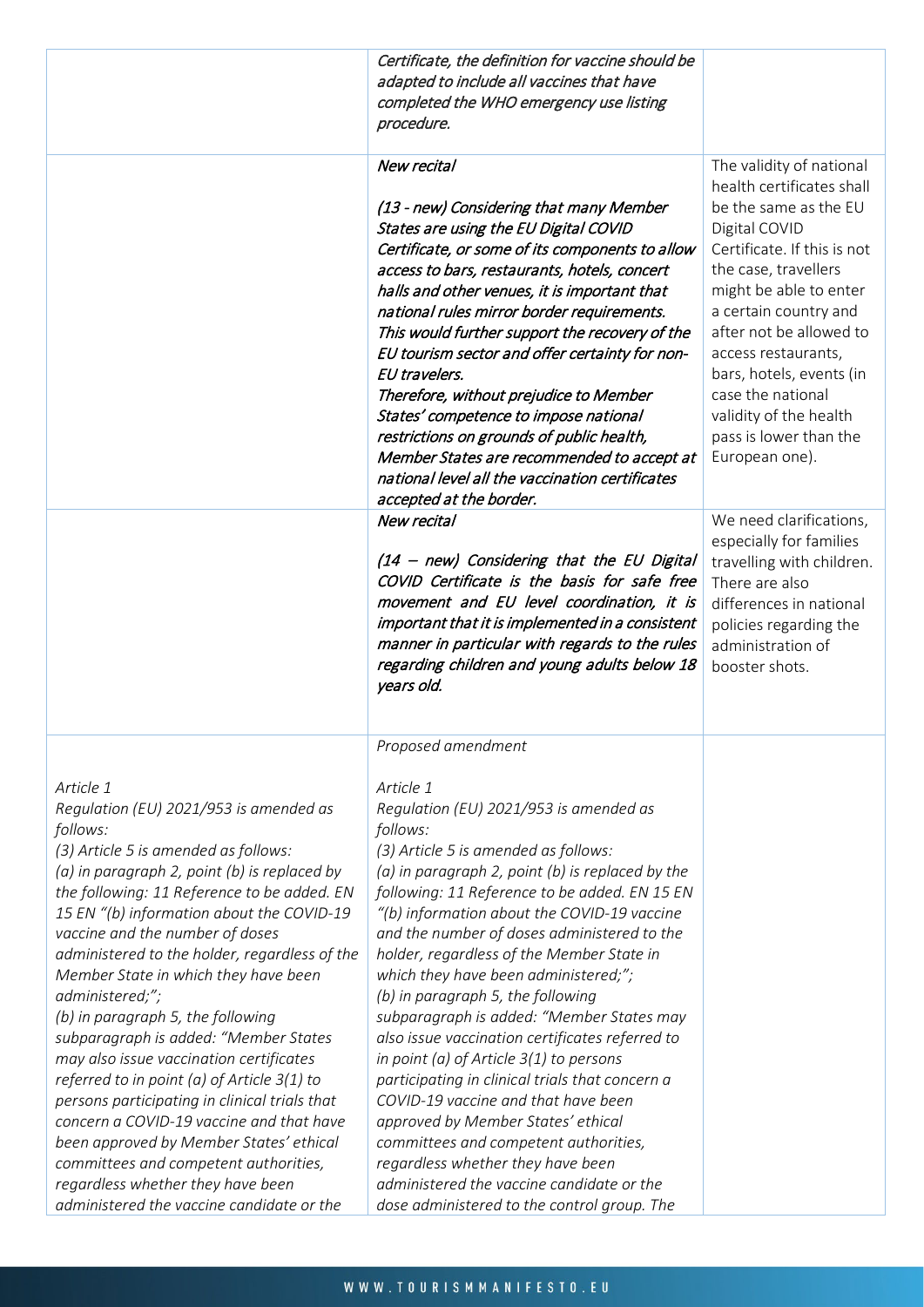*dose administered to the control group. The information about the COVID-19 vaccine to be included in the vaccination certificate in accordance with the specific data fields set out in point 1 of the Annex shall not undermine the integrity of the clinical trial. Member States may accept vaccination certificates issued by other Member States in accordance with this paragraph in order to waive restrictions to free movement put in place, in accordance with Union law, to limit the spread of SARS-CoV-2.";*

*information about the COVID-19 vaccine to be included in the vaccination certificate in accordance with the specific data fields set out in point 1 of the Annex shall not undermine the integrity of the clinical trial. Member States may accept vaccination certificates issued by other Member States in accordance with this paragraph in order to waive restrictions to free movement put in place, in accordance with Union law, to limit the spread of SARS-CoV-2.";*

(c) In paragraph 5, the text of the first subparagraph is replaced by the following: "Where Member States accept proof of vaccination in order to waive restrictions to free movement put in place, in accordance with Union law, to limit the spread of SARS-CoV-2, they shall also accept, under the same conditions, vaccination certificates issued by other Member States in accordance with this Regulation for a COVID-19 vaccines that have been granted a marketing authorisation pursuant to Regulation (EC) No 726/2004, or vaccines that have completed the WHO emergency use listing procedure."

(d) In paragraph 5, the text of the second subparagraph is replaced by the following: "Member States may also accept, for the same purpose, vaccination certificates issued by other Member States in accordance with this Regulation for a COVID-19 vaccine that has been granted a marketing authorisation by the competent authority of a Member State pursuant to Directive 2001/83/EC, or a COVID-19 vaccine the distribution of which has been temporarily authorised pursuant to Article 5(2) of that Directive."

e) In paragraph 5, the following subparagraph is added: "Where Member States accept proof of vaccination in order to waive restrictions to free movement put in place, in accordance with Union law, to limit the spread of SARS-CoV-2, they shall also accept, under the same conditions, vaccination certificates issued by other Member States where the last dose, be it during the primary vaccination series or the booster, has been administered with a vaccine that has been authorised under this Article, even if the previous dose or doses are not administered with a vaccine approved under this Article". Article 1

For all reasons listed above (see recital 9) we insist on obliging Member States to accept an EUDCC issued on the basis of ALL vaccines on the WHO emergency use list.

We also keep the possibility for Member States to accept certificates that are issued on the basis of a vaccine which is only approved by another Member State's national authority (e.g. Sputnik is approved by the Hungarian medicines authority).

Booster doses are usually from a different vaccine than the one administered in the beginning (there are studies that prove that this creates a stronger immunity). This provision would make sure that people who opted for a vaccine currently not on EMA or WHO list (e.g. Sputnik) can still have a fully accepted EUDCC if they choose to receive a booster vaccination with a vaccine authorized by WHO or EMA.

The verification of